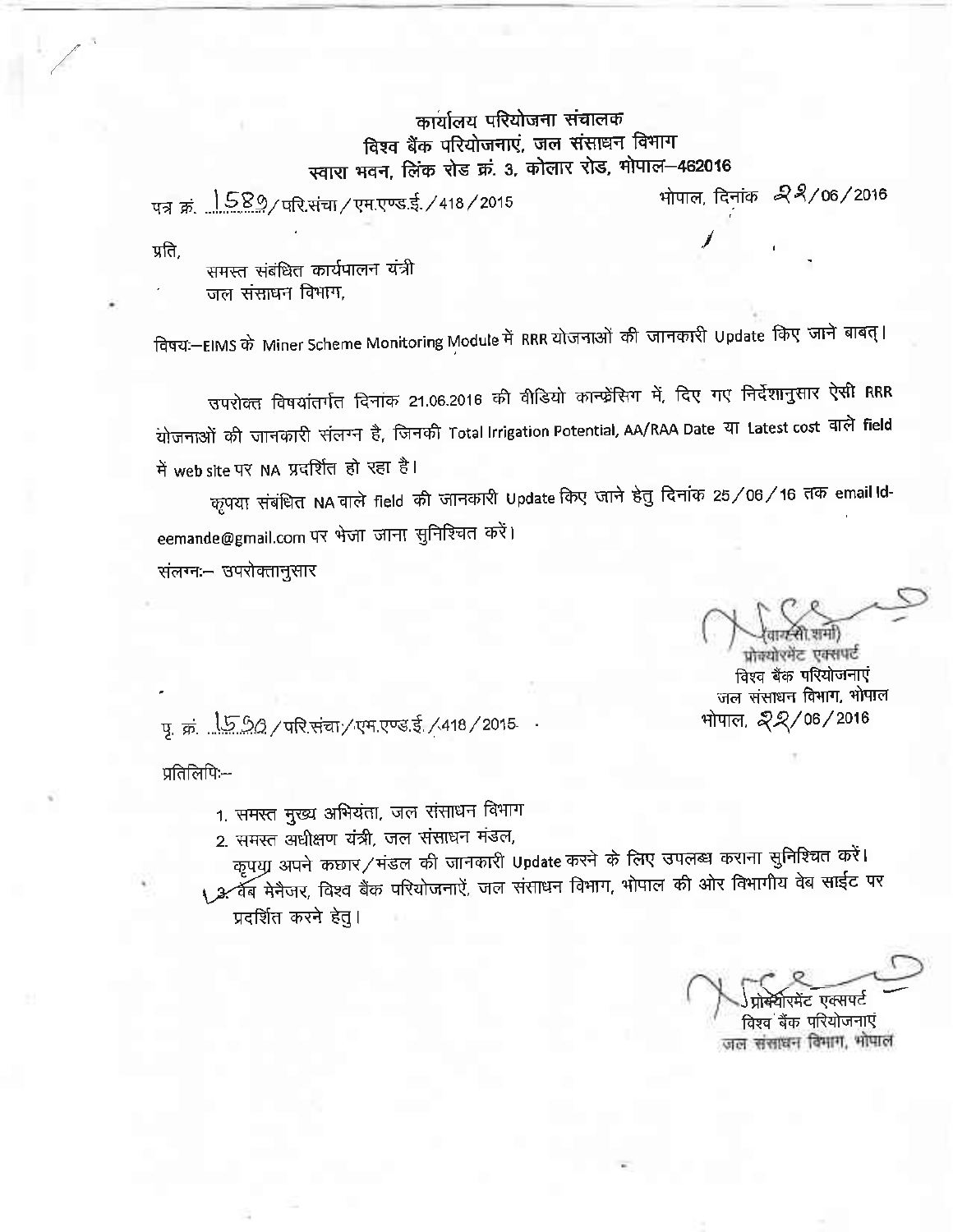| S.No.          | <b>Scheme Name</b>                        | Project<br>Type | Total<br>Irrigation<br>Potential | AA/RAA<br>Date | Latest<br>Cost(Lakh) |
|----------------|-------------------------------------------|-----------------|----------------------------------|----------------|----------------------|
|                | <b>Water Resources Division Sehore</b>    |                 |                                  |                |                      |
| 1              | Chapper Dam [10095]                       | <b>DAM</b>      | 520                              | <b>NA</b>      | <b>NA</b>            |
| $\overline{2}$ | Kankerkheda Dam [10102]                   | DAM             | 201                              | <b>NA</b>      | <b>NA</b>            |
| з              | Rampurakhurd (10091)                      | <b>DAM</b>      | 1582                             | ΝA             | <b>NA</b>            |
|                | <b>Water Resources Division, Guna</b>     |                 |                                  |                |                      |
| 4              | ARI [21070]                               | <b>TANK</b>     | 192                              | 30/05/2014     | NA.                  |
| 5              | Bhaisatori Dam [10131]                    | <b>DAM</b>      | 1094                             | 30/05/2014     | NA:                  |
| 6              | MALI [21092]                              | <b>TANK</b>     | 190                              | 30/05/2014     | <b>NA</b>            |
| $\overline{7}$ | Sukha Nalia Dam [10127]                   | DAM             | 295                              | 30/05/2014     | <b>NA</b>            |
|                | <b>Water Resources Division Khargone</b>  |                 |                                  |                |                      |
| 8              | Bhikarkhedi Dam [10723]                   | <b>DAM</b>      | <b>NA</b>                        | <b>NA</b>      | <b>NA</b>            |
| 9              | Chandanpura Tank [23090]                  | <b>TANK</b>     | <b>NA</b>                        | <b>NA</b>      | <b>NA</b>            |
| 10             | Dehri No.2 Tank [26498]                   | <b>TANK</b>     | <b>NA</b>                        | 3/10/2012      | <b>NA</b>            |
| 11             | Gagan Dam [10713]                         | <b>DAM</b>      | 991                              | 23/05/2015     | <b>NA</b>            |
| 12             | Jaithwai Tank [32360]                     | TANK            | NА                               | 28/04/2012     | <b>NA</b>            |
| 13             | Jirbhar Tank [23574]                      | TANK            | NA.                              | <b>NA</b>      |                      |
| 14             | Kaldha Tank [26729]                       | <b>TANK</b>     |                                  |                | ΝA                   |
| 15             |                                           |                 | <b>NA</b>                        | 30/03/2012     | <b>NA</b>            |
|                | Padliya Dam [10701]                       | <b>DAM</b>      | NA                               | 28/04/2012     | <b>NA</b>            |
| 16             | Salipura Dam [10715]                      | DAM             | 398                              | 23/05/2015     | NA                   |
|                | <b>Water Resources Division Badwani</b>   |                 |                                  |                |                      |
| 17             | Jalgaon Tank [29885]                      | <b>TANK</b>     | 460                              | NA             | 973,06               |
| 18             | Semli Dam [10742]                         | <b>DAM</b>      | NA                               | NA             | <b>NA</b>            |
|                | <b>Water Resources Division Burhanpur</b> |                 |                                  |                |                      |
| 19             | Nimb [10695]                              | <b>DAM</b>      | 445                              | 24/03/2015     | <b>NA</b>            |
| 20             | Sajni [27050]                             | <b>TANK</b>     | 410                              | 6/7/2015       | <b>NA</b>            |
|                | <b>Water Resources Division Ujjain</b>    |                 |                                  |                |                      |
| 21             | Antalwasa Dam [10678]                     | <b>DAM</b>      | <b>NA</b>                        | NA             | <b>NA</b>            |
| 22             | Bhensakhedi [26419]                       | <b>TANK</b>     | <b>NA</b>                        | 30/05/2014     | 168.48               |
|                | <b>Water Resources Division Ratlam</b>    |                 |                                  |                |                      |
| 23             | Shivgarth Bedli Dam [10660]               | <b>DAM</b>      | ΝA                               | <b>NA</b>      | <b>NA</b>            |
|                | Gandhi Sagar Dam Division Gandhi Sagar    |                 |                                  |                |                      |
| 24             | Indragarh [26647]                         | <b>TANK</b>     | 740                              | 22/05/2012 NA  |                      |
|                | Water Resources Division No. 1 Dhar       |                 |                                  |                |                      |
| 25             | Anjankhedi Tank [22663]                   | <b>TANK</b>     | NA                               | <b>NA</b>      | <b>NA</b>            |
| 26             | Chandanpada Tank [23087]                  | TANK            | <b>NA</b>                        | <b>NA</b>      | <b>NA</b>            |
| 27             | Mandawati Tank [20677]                    | DAM             | 1995                             | NA             | ΝA                   |
| 28             | Rayalpada Tank [27019]                    | <b>TANK</b>     | ΝA                               | <b>NA</b>      | <b>NA</b>            |
| 29             | Undwa Tank [27249]                        | TANK            | <b>NA</b>                        | ΝA             | <b>NA</b>            |
| 30             | Zinzarda Tank [22910]                     | TANK            | NA.                              | <b>NA</b>      | <b>NA</b>            |
|                | Water Resources Division Shajapur         |                 |                                  |                |                      |
| 31             | Ganeshpura [26563]                        | <b>TANK</b>     | <b>NA</b>                        | <b>NA</b>      | NA                   |
| 32             | Polaikala [22242]                         | <b>TANK</b>     | <b>NA</b>                        | <b>NA</b>      | ΝA                   |
|                | <b>Water Resources Division Dewas</b>     |                 |                                  |                |                      |
| 33             | Paras Dam [10854]                         | <b>DAM</b>      | 1396                             | 23/05/2015     | <b>NA</b>            |

 $\delta_{\rm g}$